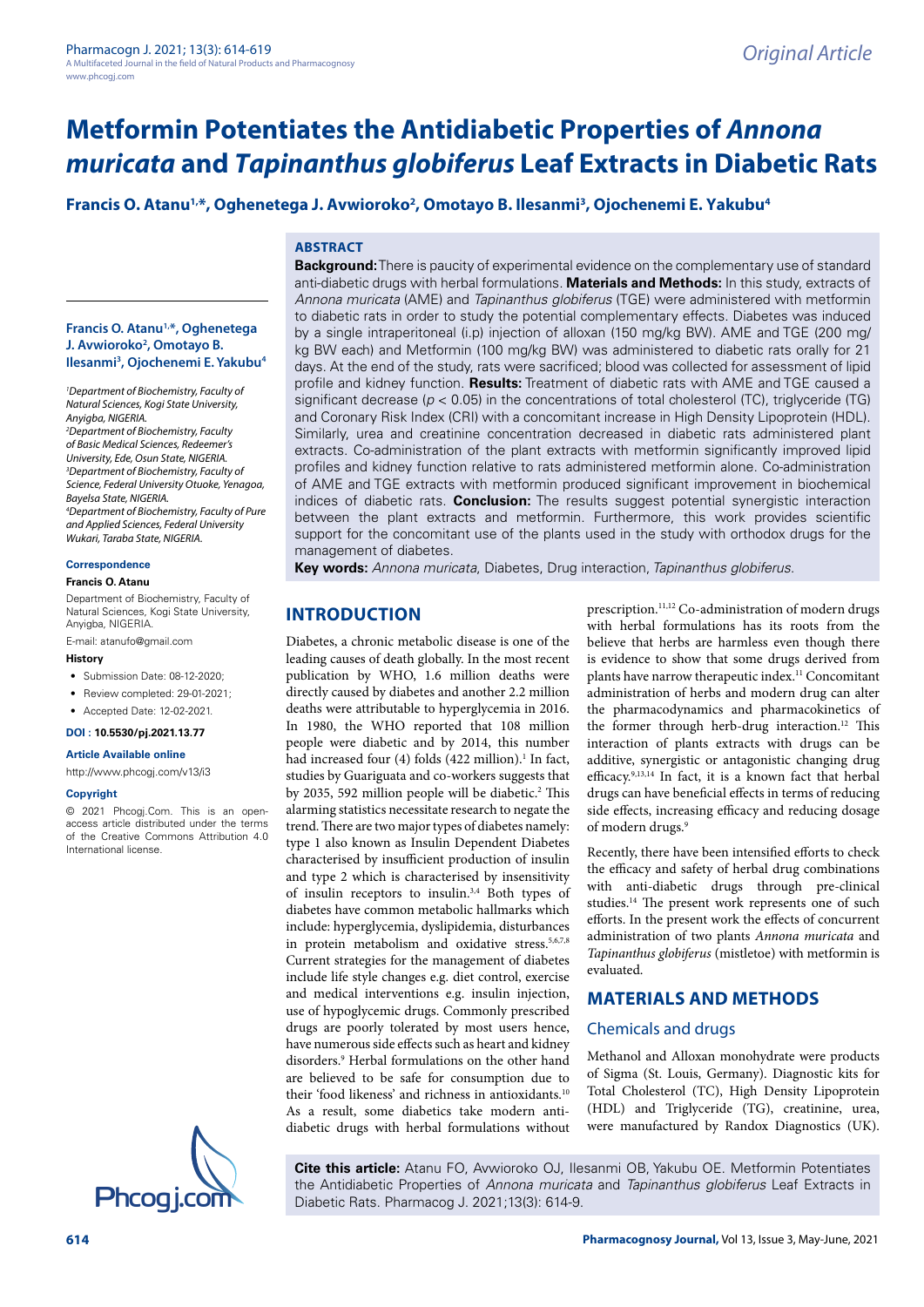Metformin (Glucophage 500 mg) was purchased from a local pharmacy in Anyigba, Kogi State, Nigeria. Other chemicals used were of analytical grade obtained from reputable vendors.

#### Ethical permission

The study was granted approval for use of plants and animal experiments by Department of Biochemistry, Kogi State University, Nigeria. The study was conducted according to Nigerian Community regulations in conformity with international standards regarding the protection of experimental animals.

#### Experimental animals

Male Wistar albino rats weighing 180 – 200 g were procured from the Animal Facility of the Department of Biochemistry at Kogi State University, Anyigba. The animals were housed in controlled environment (12 hr light/dark cycle and temperature of  $\simeq$  25 °C) and fed standard, commercial rat feed and water *ad libitum.*

#### Plant collection and extract preparation

Leaves from *Annona muricata* and *Tapinanthus globiferus* plants were collected during rainy season, May 2018 from Anyigba town, Kogi State, Nigeria. The plants were identified by a botanist. Leaves of the plants were air dried at room temperature, and then pulverized using an electric grinder. Portions of the pulverized leaves were suspended in Methanol at a ratio of 1:15 (w/v) for 48 hr followed by filtration and concentration of the filtrate in a rotary evaporator.

#### Induction and assessment of diabetes

Diabetes was induced in overnight fasted rats by single intraperitoneal injection of freshly prepared alloxan [150 mg/kg body weight (BW)] according to published protocols.<sup>7,15</sup> Effective induction of diabetes was confirmed 48 hrs after alloxan injection by measuring Fasting blood glucose (FBG) concentration of the rats. Rats with FBG levels greater than or equal to 250 mg/dL were considered diabetic and used for the study.

#### Experimental design

Forty eight (48) rats allocated to eight (8) groups were used for this study. The groups were as follows: Group 1 served as normal control and was fed rat chow and water *ad libitum.* All other groups were induced with alloxan and treated as follow: Group 2 served as diabetic control group; Group 3 served as reference drug control and received 100 mg/ kg BW Metformin. Groups 4 & 5 received 200 mg/kg BW of AME and TGE each in a ratio of 1:1, respectively. Groups 6 & 7 received coadministration of Metformin/AME (100 mg kg-1 BW/ 200 mg kg-1 BW) and Metformin/TGE (100 mg kg-1 BW/ 200 mg kg-1 BW), respectively. Group 8 received a combination of Metformin/AME/TGE (100 mg kg-1 BW/ 200 mg kg-1 BW/ 200 mg kg-1 respectively). All treatments lasted 21 days. Doses of plant extracts used for this study was based on published results of therapeutically effective, no toxic doses for AME and TGE as well as Metformin.<sup>16-18</sup>

#### Biochemical estimations

Fasting Blood Glucose (FBG) concentration was determined by glucose oxidase method using a one-touch AccuCheck glucometer. Serum was separated from whole blood for the analysis of lipid profile and kidney function. Analysis of total cholesterol (TC), high-density lipoprotein cholesterol (HDL-c), triglycerides (TG), urea and creatinine levels in serum were carried out using Randox Diagnostic kits according to manufacturer's instructions. Coronary Risk Index (CRI) was calculated according to the method described by Mohammed et al. 19 as follows:

Coronary Risk Index = TC /HDL-c

#### Statistical analysis

Results were expressed as Mean  $\pm$  SD of six (6) determinations. Differences among experimental groups was analyzed by Analysis of Variance (ANOVA) using SPSS 16.0. Differences among groups was considered significant when *p* < 0.05.

# **RESULTS**

#### Effect of AME and TGE on lipid profile

The data for the effect of AME and TGE on lipid profile are shown in Table 1 and 2. Significant increase (*p*<0.05) in serum TC and TG with a concomitant significant decrease in HDL was observed in alloxan diabetic rats when compared with normal rats. Separate treatments with AME and TGE caused a reduction in TC and TG compared to diabetic untreated rats. This reduction was more significant with AME than with TGE. However, insignificant fluctuactions in TC and TG were observed when AME and TGE or both was combined with metformin  $(p<0.05)$ .

The decrease in serum HDL caused by alloxan was significantly reversed by treatment with AME alone or TGE alone. Co-administration of these plant extracts with metformin further elevated the serum concentration of HDL. However, administration of AME + TGE + metformin did not seem to offer benefits with respect to increasing the HDL levels when treated with AME alone or TGE alone.

#### Coronary risk index

The calculated coronary risk index (CRI) is presented in Table 1. CRI increased significantly  $(p<0.05)$  in diabetic rats 11 folds thereby complementing the TC and TG levels of diabetic rats. However, treatment with the plant extracts significantly attenuated CRI. This positive effect of the plant extracts was improved by co-administration with metformin.

#### Kidney function markers

Elevated serum concentrations of urea and creatinine were observed in diabetic rats when compared with normal control rats as shown in Table 2. Treatment with extracts of AME alone or TGE alone did not significantly influence the levels of serum urea and creatinine relative to diabetic rats (*p>*0.05). However, co-administration of either AME or TGE alone with metformin significantly decreased (*p*<0.05) urea and creatinine serum concentrations when compared with groups that received plant extract alone. The group that was administered AME + TGE+ metformin also experienced a significant reduction in the urea and creatinine concentrations when compared with diabetic untreated control and the group administered with extracts alone.

### **DISCUSSION**

The effects of most diabetogenic agents including alloxan are realized through dysregulation of glucose metabolism in the liver, muscle and adipose tissue.14 Alloxan causes glucose dysregulation by destroying pancreatic β-cells through an oxidative stress mediated mechanism which leads to insulin deficiency.<sup>20</sup> Many biochemical pathways are sensitive to deficiency of insulin which accounts for concordant dysregulation of carbohydrate, lipid and protein metabolism in diabetics.15,20 Metformin tops the list among other modern hypoglycemic drugs commonly prescribed for the management of diabetes.14,21 Therefore, this study evaluated the benefits or otherwise of combinations of two anti-diabetic plants (*Annona muricata* and *Tapinanthus globiferus*) with the standard anti-diabetic drug, metformin. A rat model of alloxan-induced diabetes was employed; and, in the present study, alloxan was intended to induce indices of hyperglycemia, hyperlipidemia and elevation in levels of kidney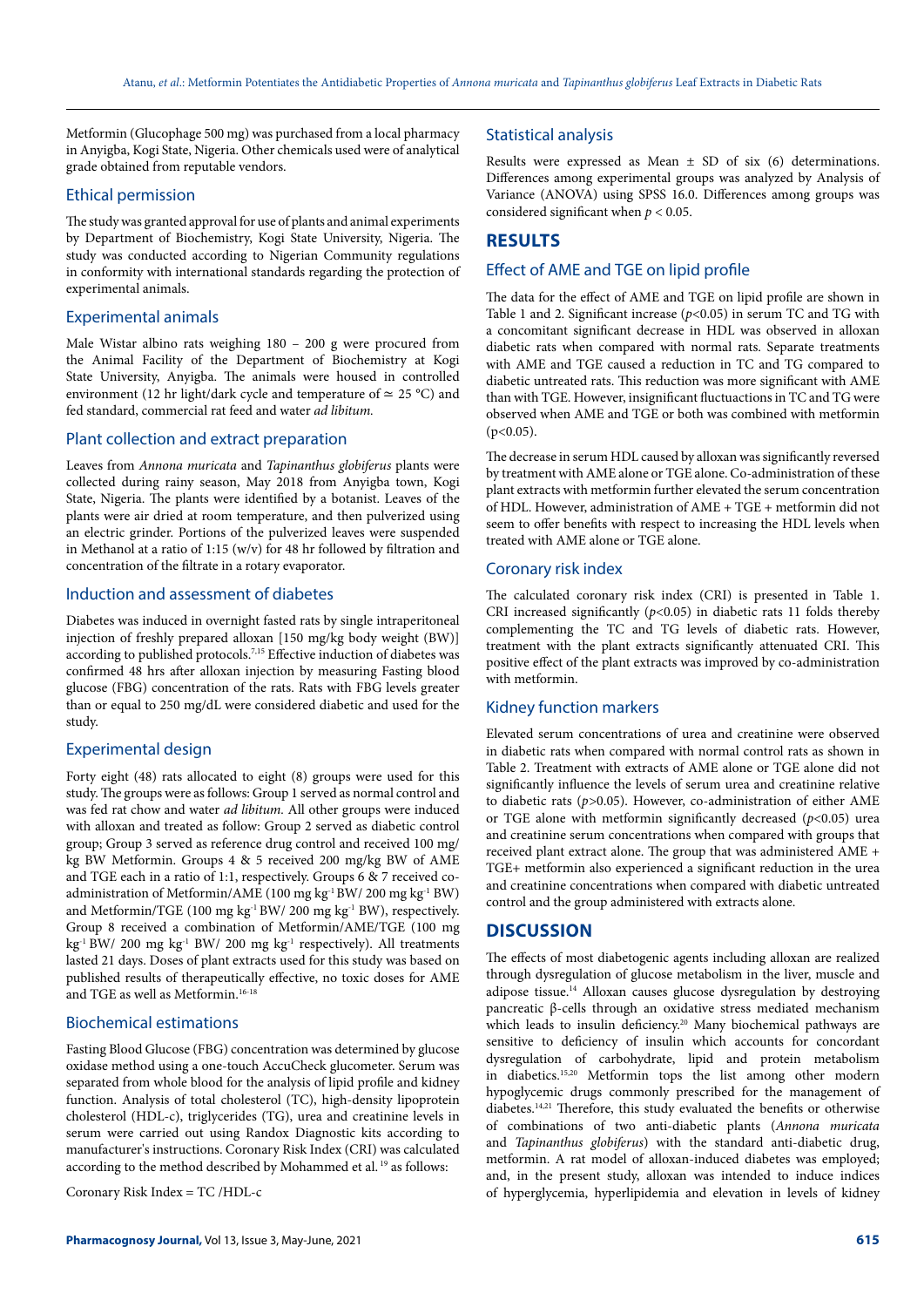|                                                                   | <b>Blood lipid profile</b>                   |                                              |                                                      |                                                           |
|-------------------------------------------------------------------|----------------------------------------------|----------------------------------------------|------------------------------------------------------|-----------------------------------------------------------|
| <b>Groups</b>                                                     | <b>TC</b><br>(mmol/L)                        | <b>HDL</b><br>(mmol/L)                       | <b>TG</b><br>(mmol/L)                                | <b>Coronary artery risk index</b><br>(CRI)                |
|                                                                   |                                              |                                              |                                                      |                                                           |
| Normal untreated                                                  | $1.81 \pm 0.20$                              | $1.22 \pm 0.23$                              | $1.54 \pm 0.03$                                      | $1.50 \pm 0.12$                                           |
| Diabetic untreated                                                | $5.53 \pm 0.15^{\alpha\gamma\delta\epsilon}$ | $0.36 \pm 0.07^{\alpha\gamma\delta\epsilon}$ | $5.76 \pm 1.14$ <sup>αγδε</sup>                      | $16.64 \pm 2.58^{\alpha\gamma\delta\epsilon}$             |
| Metformin 100 mg/kg BW                                            | $2.69 \pm 0.09^{\beta}$                      | $0.88 \pm 0.35^{\beta}$                      | $1.93 \pm 0.09^{\beta}$                              | $3.40 \pm 1.36^{\beta}$                                   |
| AME 200 mg/kg BW                                                  | $3.35 \pm 0.08^{\beta\epsilon}$              | $0.69 \pm 0.08^{\beta}$                      | $2.74 \pm 0.18^{\beta\epsilon}$                      | $4.90 \pm 0.45^{\beta \epsilon}$                          |
| TGE 200 mg/kg BW                                                  | $3.99 \pm 0.18^{\beta \epsilon}$             | $0.66 \pm 0.26^{\beta}$                      | $2.39 \pm 0.18^{\beta}$                              | $6.76 \pm 2.59^{\beta\epsilon}$                           |
| AME 200mg/kg BW +<br>Metformin 100 mg/kg BW                       | $2.60 \pm 0.10^{6\gamma}$                    | $0.96 \pm 0.10^{8}$                          | $2.13 \pm 0.22$ <sup><math>\beta \gamma</math></sup> | $2.72 \pm 0.19$ <sup><math>\beta \gamma</math></sup>      |
| TGE 200mg/kg BW +<br>Metformin 100 mg/kg BW                       | $3.06 \pm 0.14^{\beta\delta}$                | $0.95 \pm 0.07^{6\delta}$                    | $2.14 \pm 0.07^{\beta}$                              | $3.23 + 0.09^{\beta\delta}$                               |
| AME 200 mg/kg BW +<br>TGE 200mg/kg BW +<br>Metformin 100 mg/kg BW | $2.44 \pm 0.12^{\beta \gamma \delta}$        | $0.75 \pm 0.15^{\beta}$                      | $2.14 \pm 0.07^{6\delta}$                            | $3.37 \pm 0.50$ <sup><math>\beta\gamma\delta</math></sup> |

#### **Table 1: Blood lipid profile of diabetic rats administered** *Annona muricata***,** *Tapinanthus globiferus* **and metformin.**

Data is presented as mean ± SD of six (6) animals. Superscript α-ε indicate significantly different group p<0.05.

p<0.05 compared to normal untreated rats**<sup>α</sup>**

p<0.05 compared to diabetic untreated group**<sup>β</sup>**

p<0.05 compared to AME 200 mg/kg BW group**<sup>γ</sup>**

p<0.05 compared to TGE 200 mg/kg BW group**<sup>δ</sup>**

p<0.05 compared to the AME + TGE+ Metformin group**<sup>ε</sup>**

#### **Table 2: Kidney function markers of diabetic rats administered** *Annona muricata***,** *Tapinanthus globiferus* **and metformin.**

|                                                                   | <b>Kidney function markers</b>                               |                                       |  |
|-------------------------------------------------------------------|--------------------------------------------------------------|---------------------------------------|--|
| <b>Groups</b>                                                     | <b>Serum Urea</b><br>(mq/dl)                                 | <b>Serum Creatinine</b><br>(mq/dl)    |  |
| Normal untreated                                                  | $26.07 \pm 2.10$                                             | $0.85 \pm 0.12$                       |  |
| Diabetic untreated                                                | $135.50 \pm 4.38$ <sup>at</sup>                              | $2.63 \pm 0.11^{\alpha\epsilon}$      |  |
| Metformin 100 mg/kg BW                                            | $82.16 \pm 2.76^{\beta}$                                     | $1.70 \pm 0.06^{\beta}$               |  |
| AME 200 mg/kg BW                                                  | $114.10 \pm 11.59^{\beta\epsilon}$                           | $2.24 \pm 0.11^{\beta \epsilon}$      |  |
| TGE 200 mg/kg BW                                                  | $130.20 \pm 2.16^{\beta\epsilon}$                            | $3.14 \pm 0.02^{\beta \epsilon}$      |  |
| AME 200mg/kg BW +<br>Metformin 100 mg/kg BW                       | $73.45 \pm 1.98$ <sup><math>\beta</math></sup>               | $1.85 \pm 0.05^{\beta\gamma\epsilon}$ |  |
| TGE 200mg/kg BW $+$<br>Metformin 100 mg/kg BW                     | $78.32 \pm 5.47$ <sup><math>\beta\delta</math></sup>         | $1.48 \pm 0.02^{\beta \delta}$        |  |
| AME 200 mg/kg BW +<br>TGE 200mg/kg BW +<br>Metformin 100 mg/kg BW | $69.25 \pm 1.32$ <sup><math>\beta \gamma \delta</math></sup> | $1.52 \pm 0.08^{\beta \gamma \delta}$ |  |

Data is presented as mean  $\pm$  SD of six (6) animals. Superscript  $\alpha$ -ε indicate significantly different group p<0.05.

p<0.05 compared to normal untreated rats**<sup>α</sup>**

p<0.05 compared to diabetic untreated group**<sup>β</sup>**

p<0.05 compared to AME 200 mg/kg BW group**<sup>γ</sup>**

p<0.05 compared to TGE 200 mg/kg BW group**<sup>δ</sup>**

p<0.05 compared to the AME + TGE+ Metformin group**<sup>ε</sup>**

function markers consistent with previous studies.<sup>22,23</sup> These indices have previously been reported to be suppressed by aqueous extract of *A. muricata* and aqueous-ethanol extract of *T. globiferus* leaves.22,24 The use of the drug metformin has added benefits such as improvement of oxidative stress, renal function and lipid profiles, hence justifying the choice of the drug for this study.14,25 Dyslipidemia in diabetic rats was quantitatively observed as increase in serum levels of TC, TG and reduction in the levels of HDL-c. Blood lipids were reduced when animals were treated with the plant extracts. Combination of the plant extracts with metformin also enhanced the anti-hyperlipidemic activity of the extracts. Interestingly administration of AME+TGE+Metformin caused a small but significant improvement in the levels of serum lipids in diabetic rats when compared with diabetic rats administered metformin with AME or TGE separately. Observation of the outcomes of treating diabetic rats with the combinations reveals synergistic effect of the components of the formulations. Metformin is known to interact with many enzymes and exert its beneficial effects through multiple biochemical pathways e.g phosphatidylinositol-3-kinase/protein kinase

B, PI-3-kinase/AKT, 5-AMP-activated protein kinase/acetyl-CoA carboxylase and mitogen activated protein kinase pathways.<sup>26</sup> The plant extracts used in this study might be mimicking the same pathways thereby enhancing the anti-hyperlipidemic properties of metformin. Activation of these pathways improves secretion and sensitivity to insulin and restoration of dyslipidemia through increased hepatic and adipose tissue uptake of serum lipids or decreased lipolysis of fatty acids for β-oxidation and reduction of available acetyl-CoA for cholesterol synthesis.<sup>25,26,27</sup>

Disturbance of serum lipid profile expressed as Coronary Risk Index (CRI) is an established cardiovascular risk indicator.19,21 A high CRI portrays a high likelihood of developing a cardiovascular complication and vice versa. In the present study, induction of diabetes caused a significant increase in CRI which was attenuated by the drug combinations used in this study to treat the animals. This result points to the fact that although metformin administered alone is cardioprotective, concomitant administration with the plant extracts enhances its activity.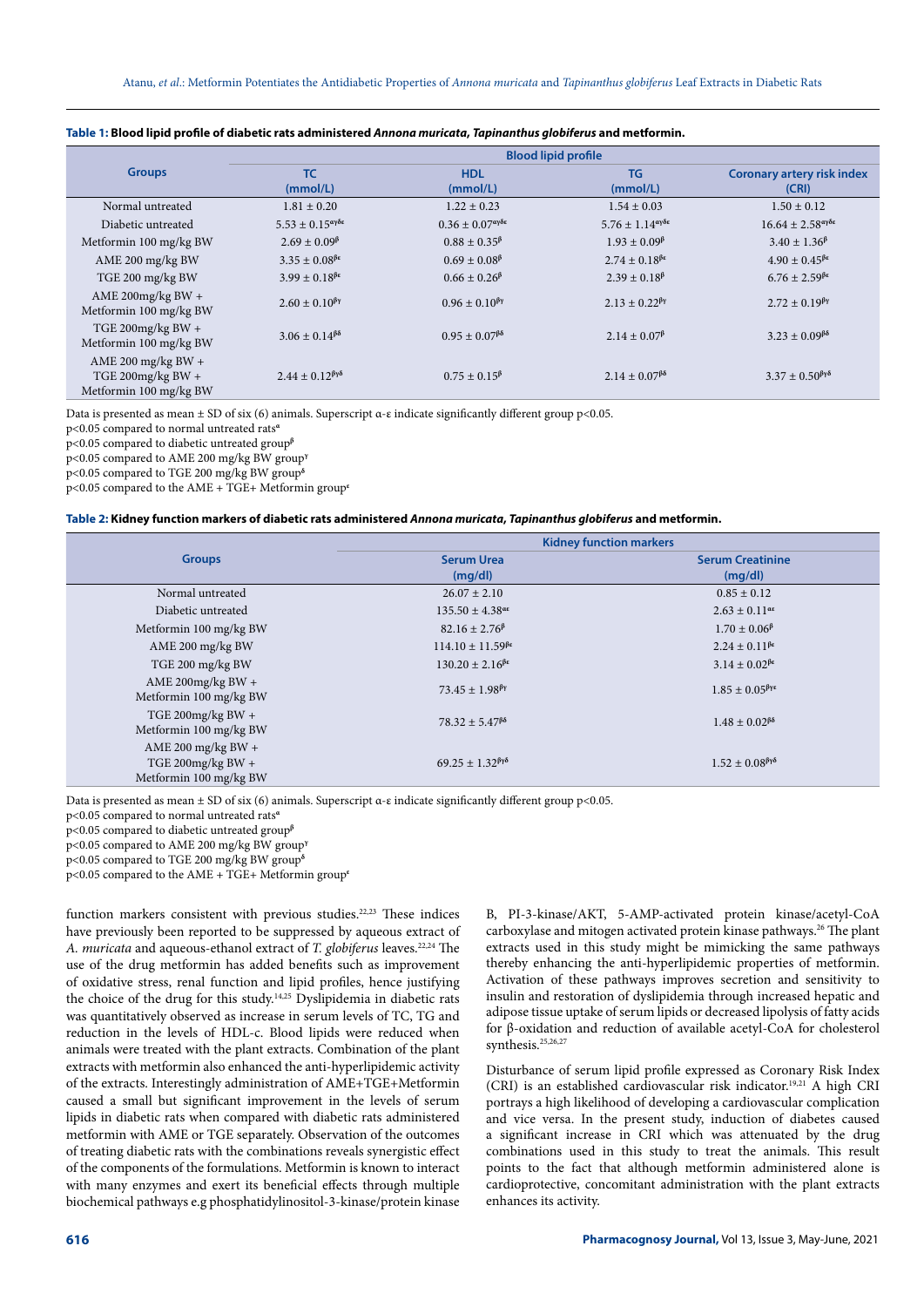Nephropathy is a common consequence of hyperglycemia in diabetics causing a significant decline in the physiological roles of the kidney.28 Diabetic patients suffer from difficulty in filtration of solutes which may be partly due to hyperglycemia potentiated oxidative stress on the kidney.29 In the present study, kidney damage was assessed by measuring the serum levels of urea and creatinine. Alloxan accentuated the serum levels of urea and creatinine signifying nephropathy. However, treatments containing metformin formulation s significantly decreased the serum levels of urea and creatinine to near normal  $(p<0.05)$ . This portrays the effectiveness of the drug formulations in combating diabetic nephropathy in the alloxan model used for this study.30 Combination of the plant extracts with metformin significantly improved the indices of kidney function when compared with treatment with plant extracts alone. Again, this demonstrates positive synergism between the plant extracts and metformin.

Although the mechanism behind the overall positive outcomes recorded with co-administration of AME and TGE with metformin is not clear, however, it could be attributed to toe phytochemical constituents of the extracts. As evidenced in published works, these plant extracts contain flavonoids, tannins, alkaloids, saponins, anthraquinones, glycosides and steroids.<sup>31,32</sup> The roles of these phytochemicals in the treatment of many human diseases have been established through scientific research. In fact, many of the modern drugs used for treatment of human diseases belongs the family of these phytochemicals.

In conclusion, the results of the study indicate that AME and TGE when co-administered with metformin possess higher antihyperlipidemic and nephroprotective activity than the AME or TGE alone. These potentials can be explained by the presence of therapeutic phytochemicals in the plant extracts which enhance the drug properties of metformin.

## **FUNDING**

This research work was not supported by any grant.

## **COMPETING INTERESTS**

Authors declare no conflicts of interest.

## **AUTHORS' CONTRIBUTIONS**

The research idea was conceived by FOA. OJA, FOA and OBI were involved in the experiments which was supervised by FOA. Development of the manuscript, data analysis was done by FOA, OEY and OJA.

### **ACKNOWLEDGMENTS**

Thanks to the Laboratory staff of Department of Biochemistry, Kogi State University, Nigeria.

## **ABBREVIATIONS**

AME: Annona muricata extract; CRI: Coronary Risk Index; TGE: Tapinanthus globiferus extract.

### **REFERENCES**

- 1. WHO:<https://www.who.int/news-room> accessed October1, 2020.
- 2. Guariguata L, Whiting DR, Hambleton I, Beagley J, Linnenkamp U, Shaw JE. Global estimates of diabetes for 2013 and projections for 2035. Diabetes Res Clin Pract. 2014;103(2):137-49.
- 3. Alireza ZD, Saeed K, Mohsen F, Javad MM, Samane ZD. The Effect of Saffron Alcoholic Extract on the Change in Inflammatory Proteins TNF-α and IL-6 Levels in an Experimental Model of Healthy Rats in Contrast to Diabetic Rats. Eurasian J Biosci. 2018;12(2):233-8.
- 4. Meles DK, Adnyana DP, Rinaldhi CP, Octaviani RR, Cempaka DK. The antidiabetic effect of bitter melon (Momordica charantia L.) extracts towards glucose concentration, langerhans islets, and leydig cells of hyperglycemic mice (Rattus norvegicus). Eurasian J Biosci. 2019;13(2):757-62.
- 5. Ashok Kumar BS, Lakshman K, Jayaveea KN, Sheshadri SD, Saleemulla K, Thippeswamy BS, *et al.* Antidiabetic, antihyperlipidemic and antioxidant activities of methanolic extract of *Amaranthus viridis* linn in alloxan induced diabetic rats. Exp Toxicol Pathol. 2012;64:75-9.
- 6. Dey P, Saha MR, Chowdhuri SR, Sen A, Sarkar MP, Haldar B, *et al.* Assessment of anti-diabetic activity of an ethnopharmacological plant *Nerium oleander* through alloxan induced diabetes in mice. J Ethnopharmacol. 2015;161:128-37.
- Atanu FO, Avwioroko OJ, Ilesanmi OB, Oguche M. Comparative study of the effects of Annona muricata and Tapinanthus globiferus extracts on biochemical indices of diabetic rats. Pharmacogn J. 2019;11(6):1365-70.
- 8. Anigboro AA, Avwioroko OJ, Ohwokevwo OA, Pessu B. Bioactive components of Ficus exasperata, Moringa oleifera and Jatropha tanjorensis leaf extracts and evaluation of their antioxidant properties. Eurasia J Biosci. 2019; 13(2):1763-9.
- 9. Kaur R, Afzal M, Kazmi I, Ahamd I, Ahmed Z, Ali B, *et al*. Polypharmacy (herbal and synthetic drug combination): a novel approach in the treatment of type-2 diabetes and its complications in rats. J Nat Med. 2013;67:662-71.
- 10. Al-samarrai YH, Alsamarraie AM, Fadhil MA, AL-badri BM. Histopathological and Biochemical study on the effect of flavonoids isolated from the plant Curcuma longa effective in liver enzymes (GOT, GPT) to female rats infected eggs diabetes induced in alloxan. Eurasian J Biosci. 2019;13(2):795-801.
- 11. Fakeye TO, Oladipupo T, Showande O, Ogunremi Y. Effects of coadministration of extract of *Carica papaya* linn (family Cariaceae) on activity of two oral hypoglycemic agents*.* Trop J Pharm Res. 2007;6(1):671-8.
- 12. Raja P, Thejaswini JC, Gurupadayya BM, Mruthyunjaya K, Saranya L. Evaluation of influence of gymnema tea on antidiabetic activity of metformin in diabetic rats. Indo American Journal of Pharm Research. 2013;3(12):1262-8.
- 13. Michael UA, David BU, Theophine CO, Philip FU, Ogochukwu AM, Benson VA. Antidiabetic effect of combined aqueous leaf extract of *Vernonia amygdalina* and metformin in rats. J Basic Clin Pharm. 2010;1(3):197-202.
- 14. Tovchiga OV. The influence of goutweed (*Aegopodium podagraria* L.) tincture and metformin on the carbohydrate and lipid metabolism in dexamethasone-treated rats. BMC Complementary and Alternative Medicine. 2016;16:235.
- 15. Atanu FO, Avwioroko OJ, Momoh S. Anti-diabetic effect of combined treatment with Aloe vera gel and metformin on alloxan-induced diabetic rats. J Ayu Herb Med. 2018;4(1):1-5.
- 16. Florence NT, Benoit MZ, Jonas K, Alexandra T, Désiré DD, Pierre K, Théophile D. Antidiabetic and antioxidant effects of Annona muricata (Annonaceae), aqueous extract on streptozotocin-induced diabetic rats. J Ethnopharmacol. 2014;151(2):784-90.
- 17. Elusiyan CA, Faria ALG, Mendes AEQ, Silva IO, Martins JLR, Rosa DA, *et al.* Involvement of the Benzodiazepine Site in the Anticonvulsant Activity of Tapinanthus globiferus against Pentylenetetrazole-induced Seizures in Mice. Planta Med. 2020;86(16):1204-15.
- 18. Hassanzadeh-Taheri M, Hassanpour-Fard M, Doostabadi M, Moodi H, Vazifeshenas-Darmiyan K, Hosseini M. Co-administration effects of aqueous extract of turnip leaf and metformin in diabetic rats. J Tradit Complement Med. 2017;8(1):178-83.
- 19. Mohammed A, Koorbanally NA, Islam S. Ethylacetate fraction of *Aframomum melegueta* fruit ameliorates pancreatic β-cell dysfunction and major diabetes-related parameters in a type2 diabetes model of rats. J Ethnopharmacol. 2015;175:518-27.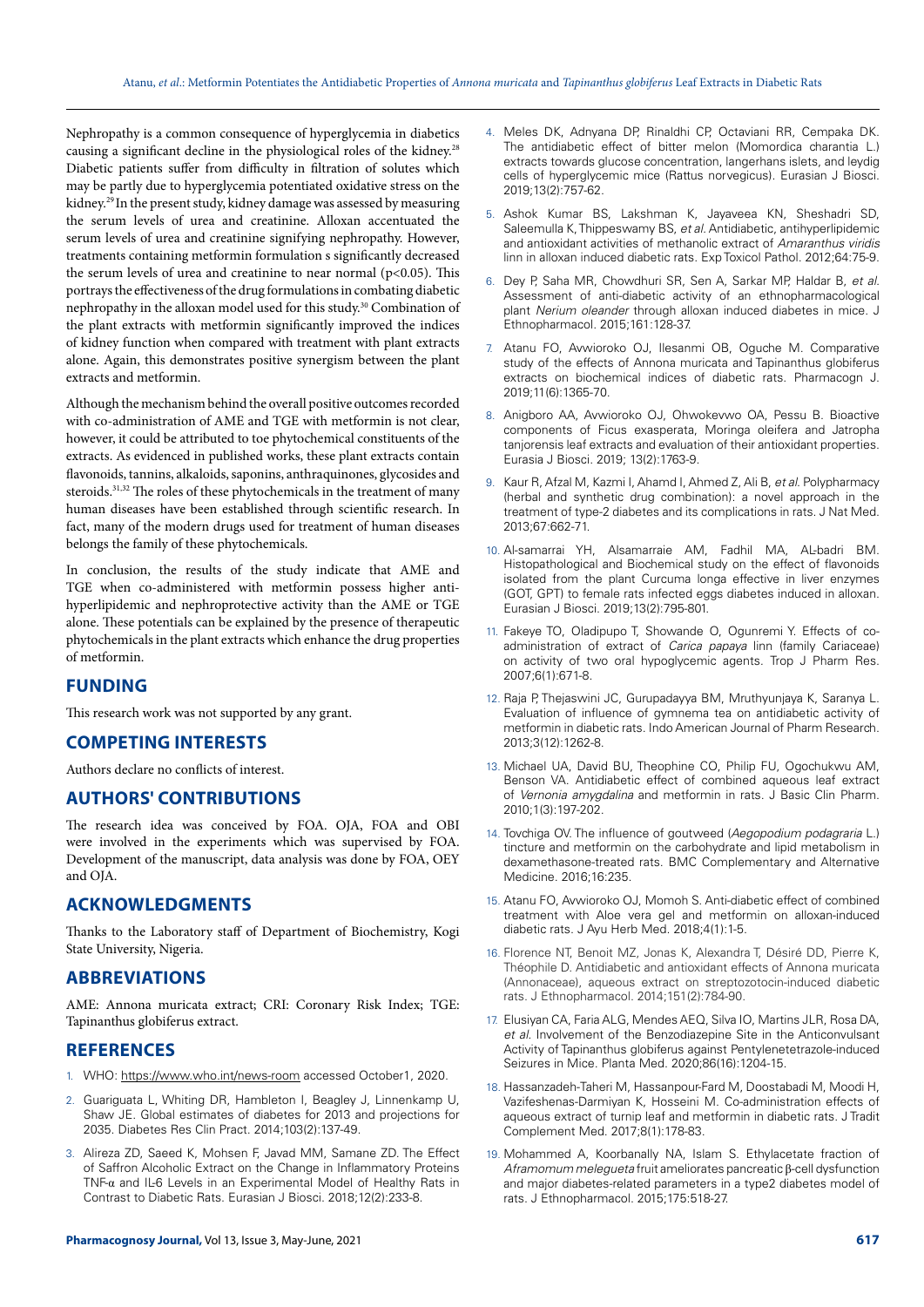- 20. Radenković M, Stojanović M, Prostran M. Experimental diabetes induced by alloxan and streptozotocin: the current state of the art. Journal of Pharmacological and Toxicological Methods. 2016;78:13- 31.
- 21. Van Stee MF, de Graaf AA, Groen AK. Actions of metformin and statins on lipid and glucose metabolism and possible benefit of combination therapy. Cardiovasc Diabetol. 2018;17:94.
- 22. Ogbonnia SO, Anyika EN, Mbaka GO, Utah P, Ugwu D, Nwakakwa N, *et al.* Antihyperglycaemic and antihyperlipidaemic effects of aqueous ethanol extract of *Tapinanthus globiferus* leaves and *Treculia africana*  root bark and their mixture on alloxan diabetic rats. Agric Biol. J. N. Am. 2012;3(6):237-46.
- 23. Ojiako OA, Chikezie PC, Ogbuji AC. Blood glucose level and lipid profile of alloxan-induced hyperglycemic rats treated with single and combinatorial herbal formulations. J Tradit Complement Med. 2015;6(2):184-92.
- 24. Ngueguim TF, Massa ZB, Kouamouo J, Tchuidjang A, Dzeufiet DPD, Kamtchouing P, *et al.* Antidiabetic and antioxidant effects of *Annona muricata* (Annonaceae), aqueous extract on streptozotocin-induced diabetic rats. J Ethnopharmacol. 2014;151:784-90.
- 25. [Solymár M](https://www.ncbi.nlm.nih.gov/pubmed/?term=Solym%C3%A1r M%5BAuthor%5D&cauthor=true&cauthor_uid=30475888), [Ivic I,](https://www.ncbi.nlm.nih.gov/pubmed/?term=Ivic I%5BAuthor%5D&cauthor=true&cauthor_uid=30475888) [Pótó L](https://www.ncbi.nlm.nih.gov/pubmed/?term=P%C3%B3t%C3%B3 L%5BAuthor%5D&cauthor=true&cauthor_uid=30475888), [Hegyi P](https://www.ncbi.nlm.nih.gov/pubmed/?term=Hegyi P%5BAuthor%5D&cauthor=true&cauthor_uid=30475888), [Garami A,](https://www.ncbi.nlm.nih.gov/pubmed/?term=Garami A%5BAuthor%5D&cauthor=true&cauthor_uid=30475888) [Hartmann P](https://www.ncbi.nlm.nih.gov/pubmed/?term=Hartmann P%5BAuthor%5D&cauthor=true&cauthor_uid=30475888), *et al.* Metformin induces significant reduction of body weight, total cholesterol and LDL levels in the elderly - a meta-analysis. [PLoS One.](https://www.ncbi.nlm.nih.gov/pubmed/30475888) 2018;13(11):e0207947.
- 26. Sefidgar M, Ahmadi-hamedani M, Jebelli JA, Narenji SR, Javaheri VA. Effect of crocin on biochemical parameters, oxidative/antioxidative profiles, sperm characteristics and testicular histopathology in streptozotocin-induced diabetic rats. Avicenna J Phytomed. 2019;9(4):347-61.
- 27. Fariba N, Hadi S, Nasroallah M. Antihyperglycemic and antihyperlipidemic activities of *Nannochloropsis oculata* microalgae in streptozotocin-induced diabetic rats. BioMol Concepts. 2019;10:37-43.
- 28. De Broe ME, Kajbaf F, Lalau J-D. Renoprotective effects of metformin. Nephron. 2018;138:261-74.
- 29. Molehin OR, Oloyede OI, Adefegha SA. Streptozotocin-Induced Diabetes in Rats: Effects of white butterfly (*Clerodendrum volubile*) leaves on blood glucose levels, lipid profile and antioxid[an](https://doi.org/10.1080/15376516.2018.1479476)t status. Toxicology Mechanisms and Methods. 2018;28(8):573-86.
- 30. Anigboro AA, Avwioroko OJ, Ohwokevwo OA, Nzor JN. Phytochemical constituents, antidiabetic and ameliorative effects of Polyalthia longifiola leaf extract in alloxan-induced diabetic rats. J Appl Sci Environ Manage. 2018;22(6):993-8.
- 31. Ogunbolude Y, Ibrahim M, Elekofehinti OO, Adeniran A, Abolaji AO, Rocha JBT, *et al.* Effects of *Tapinanthus globiferus* and *Zanthoxylum zanthoxyloides* extracts on human leukocytes *in vitro.* Journal of Intercultural Ethnopharmacology. 2014;3(4):167-72.
- 32. Abubakar K, Adebisi IM, Ugwah-Oguejiofor JC, Idris GO, Idris B, Mshelia HE. Phytochemical screening and anticonvulsant activity of the residual aqueous fraction of *Tapinanthus globiferus* growing on *Ficus glumosa.* Herb Med. 2016;2(2):1-6.